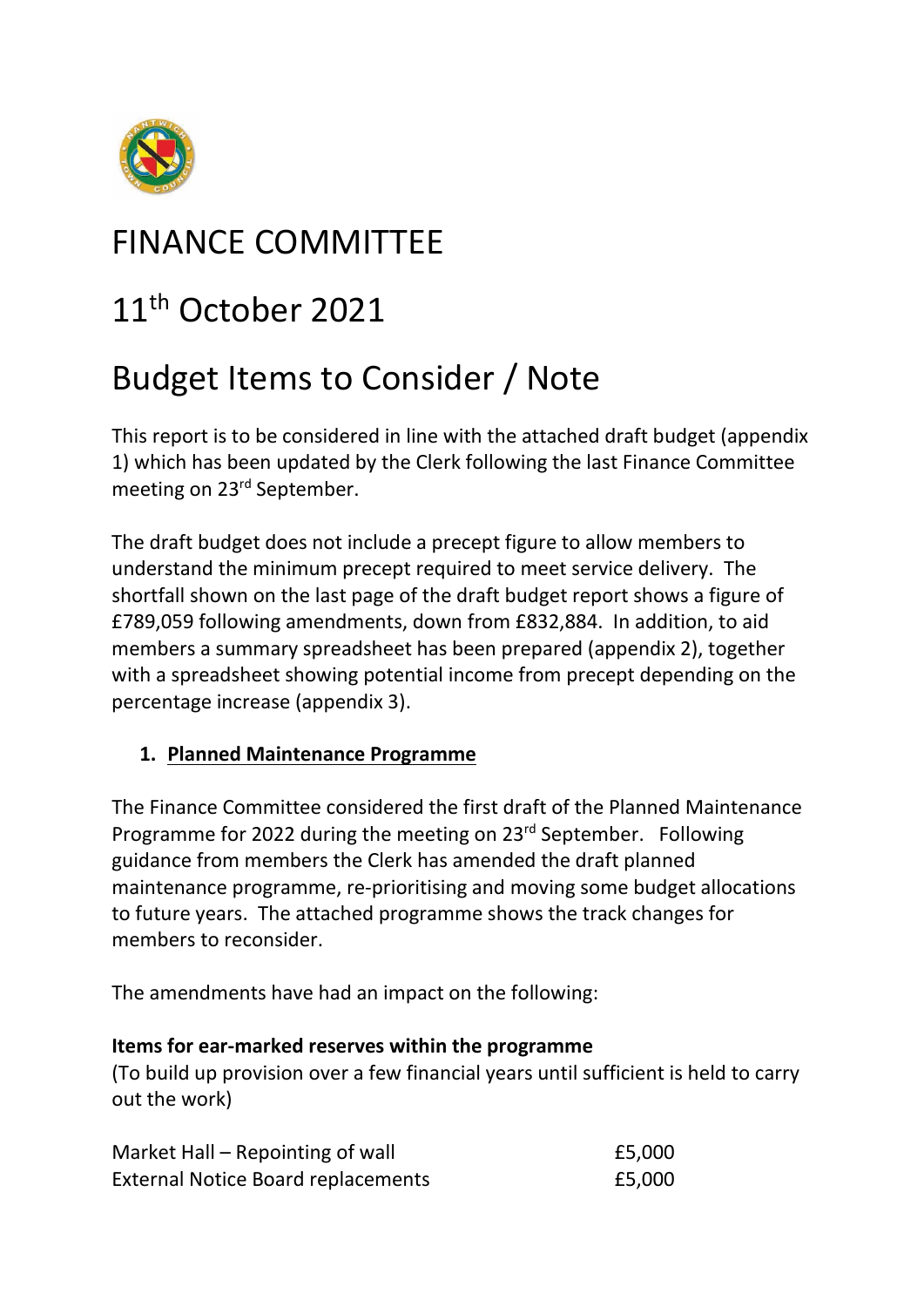| Energy Efficiency Improvements (carbon footprint)<br>IT hardware replacement | £10,000<br>£4,000                |
|------------------------------------------------------------------------------|----------------------------------|
| <b>Total</b>                                                                 | £24,000 (down from<br>£34,000)   |
| One off capital/maintenance costs for 2022/23                                |                                  |
| Market Hall Window sill lintel repair                                        | £2,500                           |
| <b>Brookfield Allotments drainage</b>                                        | £60,000                          |
| Welshman's Allotment drainage                                                | £60,000                          |
| Snowhill toilets investment                                                  | £75,000                          |
| Maintenance van (mule)                                                       | £20,000                          |
| Total                                                                        | £217,500 (down from<br>£294,500) |

The impact of the amendments to the planned maintenance programme will result in a saving of £10,000 for earmarked reserves, and £77,000 from the one-off capital/maintenance costs for 2022/23.

## **2. Corporate Strategic Plan**

The Policy Committee will consider the Corporate Plan on 21 October 2021. However, the Finance Committee considered the Clerks proposals and agreed to remove additional funding of £2,000 to extend floral displays.

| <b>Total</b>                                   | £1,000 |
|------------------------------------------------|--------|
| Street furniture cyclical painting/maintenance | £1,000 |

There are other items contained within the Corporate Plan which have already been listed above within ear-marked reserves.

#### **3. Reserves**

Local councils need to hold an amount in general reserves to meet unexpected expenditure, otherwise they could runout of money before the end of the financial year. A council should typically hold between 3 and 12 months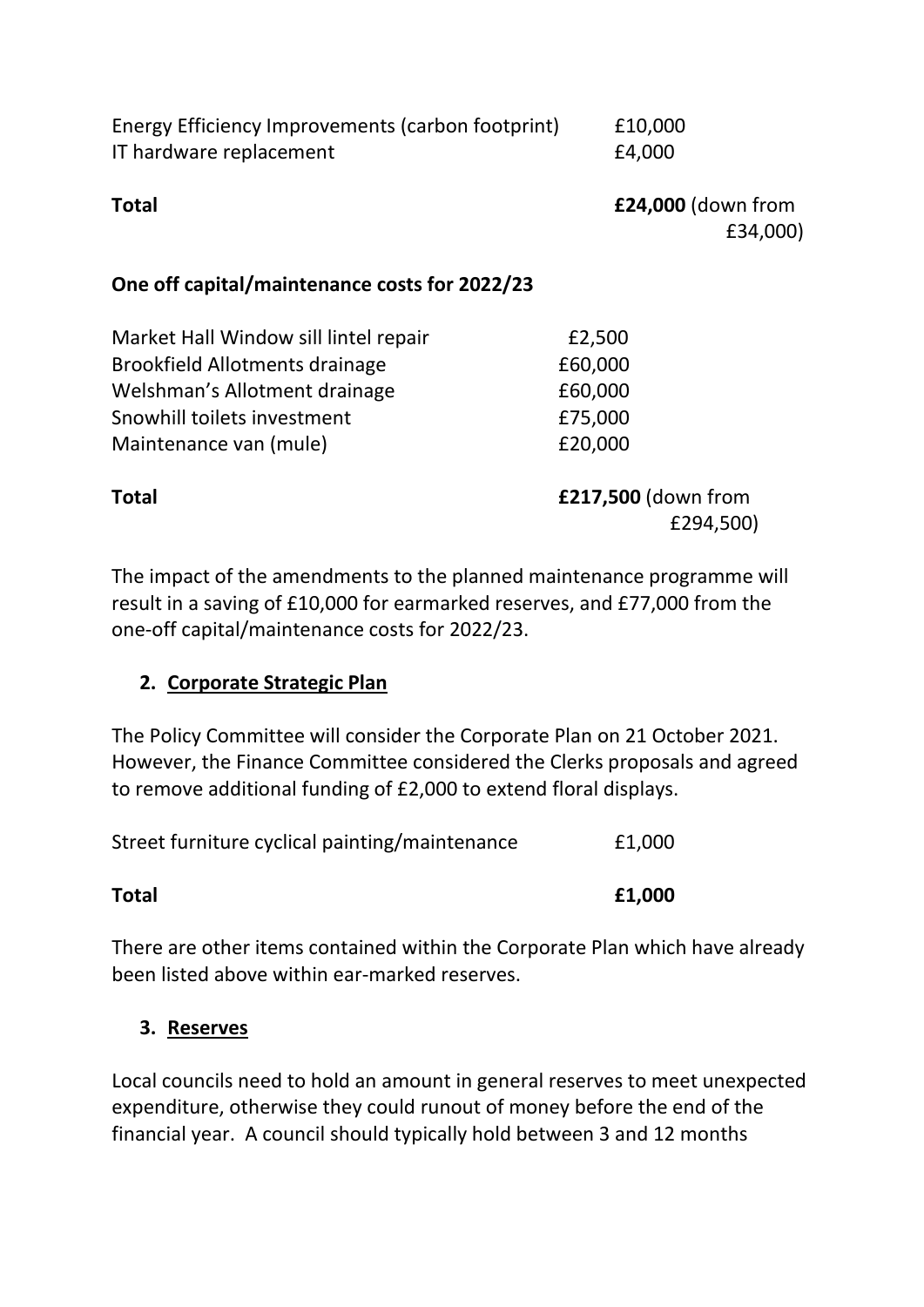expenditure as a general reserve. If the general reserve is too low then it may not be enough to cover unexpected expenditure or emergencies, whilst if the general reserve is too high then local electors have paid a tax which is not being used for the benefit of the local community. In June of this year council reviewed and approved amendments to its Investment Strategy which includes amending the policy on holding a sum approximately equal to 4-6 months of its Net Revenue Expenditure as the General (non-earmarked) Reserve, in accordance with good practice. This policy will require a year end figure of non-earmarked revenue reserves of between £400,000 and £600,000. Based on probably spend (appendix 2) it is estimated that the year-end for 31 March 2022 will hopefully meet this policy requirement, with an estimated year-end balance of £440,586 but Council must be aware that this is based on assumptions at this stage.

| <b>Reserve</b>                | £      |
|-------------------------------|--------|
|                               |        |
| Elections                     | 10,000 |
| <b>Allotment Tree felling</b> | 20,000 |
| <b>Civic Hall</b>             | 7,500  |
| Nantwich Partnership          | 10,000 |
| <b>CCTV</b>                   | 7,500  |
| Allotment fencing             | 5,000  |
| <b>Total</b>                  | 60,000 |

### **Revenue (earmarked) Reserves (existing October 2021)**

In addition to the above existing reserves, the draft budget includes an allocation to revenue reserves for IT hardware for the introduction of hybrid meetings of £2,500 and £30,000 for planned maintenance items at the Market Hall (floor painting, gable wall repair, heater, auto-doors, gazebos).

#### **Capital Reserves**

There is currently £523,690 held in Capital reserves.

It is recommended that with the capital costs identified within the Planned maintenance programme of £217,500 (detailed above) that council should either consider adding to the capital reserves or budget for individual items listed above within the draft budget to retain the capital funds.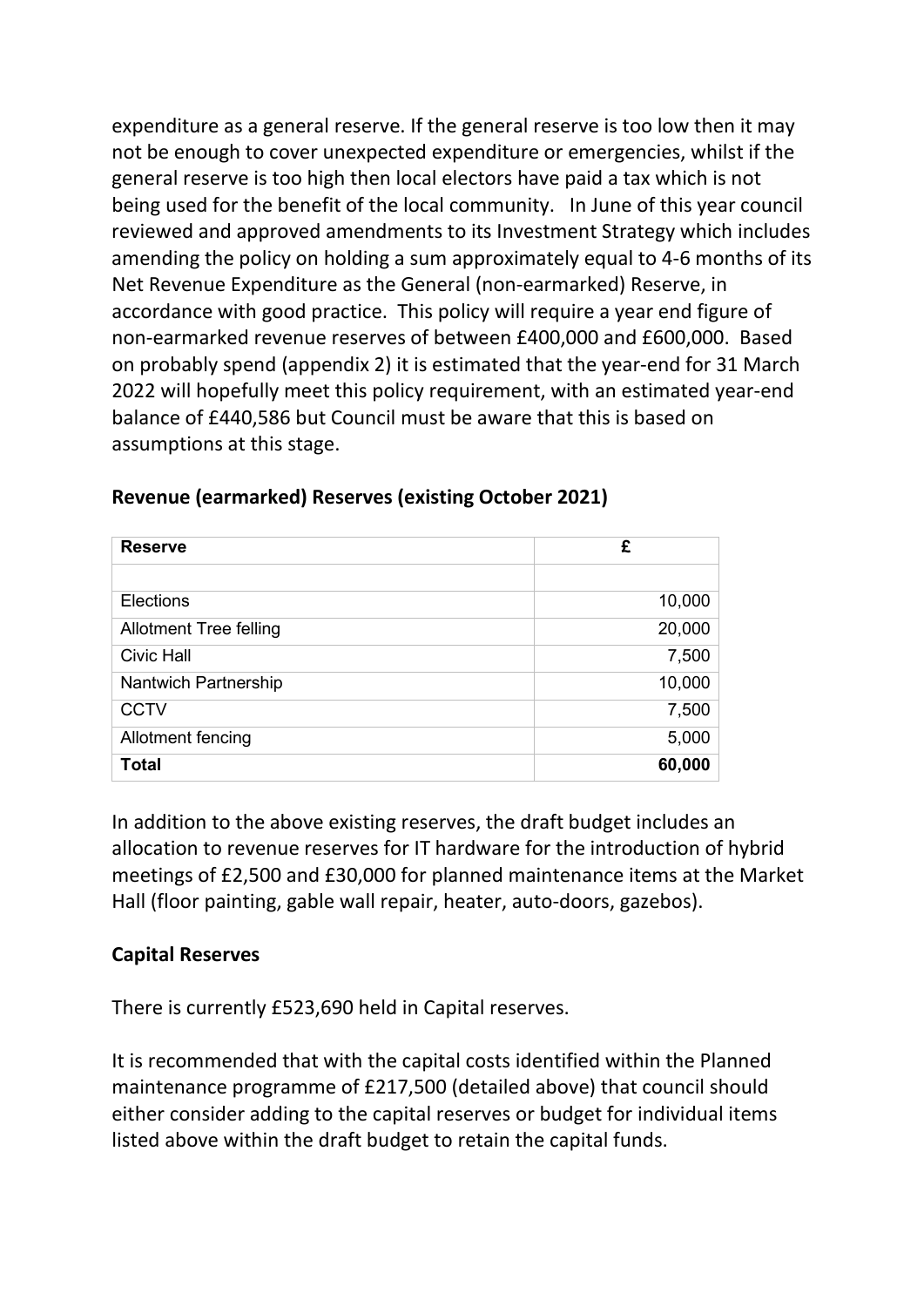## **4. Income**

In previous years the Town Council has received approximately 50% of its income through the precept and 50% from the services provided, including the Civic Hall and Market. Due to the pandemic the Town Council had to take a different approach during 2021/22 and rely more heavily on the income from the precept as it was difficult to predict expected income for 2021/22, particularly for Civic Hall shows and licenced drinks income. As the Country moves forward with the pandemic still at the forefront it is anticipated that Government do not plan to introduce further lockdowns. For this reason the Clerk has estimated an average income based on previous years prior to the pandemic. However, it would be prudent for the Town Council to remain cautious with expected income for 2022/23 when approving the budget.

Precept – The existing precept (for 2021/22) is £932,373 based on a tax base of 5,334.25 dwellings at £174.79 per average band 'D' dwelling.

The tax base for next year, 2022/23 is not yet known as Cheshire East Council has not yet provided this information. Based on the existing tax base the following table provides indicative precept levels:

| Percentage | Increase/decrease per | Increase/decrease | Overall             |
|------------|-----------------------|-------------------|---------------------|
| Increase/  | dwelling per year     | per week          | Increase/Decrease   |
| Decrease   |                       |                   | in the Precept from |
|            |                       |                   | 22/23 level         |
| $-15%$     | $-E26.22$             | $-E0.50p$         | $-£139,8455$        |
| $-10%$     | $-E17.48$             | $-E0.34p$         | $-E93,237$          |
| $-5%$      | $-E8.74$              | $-E0.17p$         | $-£46,618$          |
| 1%         | £1.75                 | £0.03p            | £9,324              |
| 2%         | £3.50                 | £0.07p            | £18,648             |
| 3%         | £5.24                 | £0.10p            | £27,972             |

Increases or decreases in the precept would result in the following:

The above figures have been produced for comparative purposes only, any other proposed percentage increase or decrease can be considered including ½ % points as shown at appendix 3.